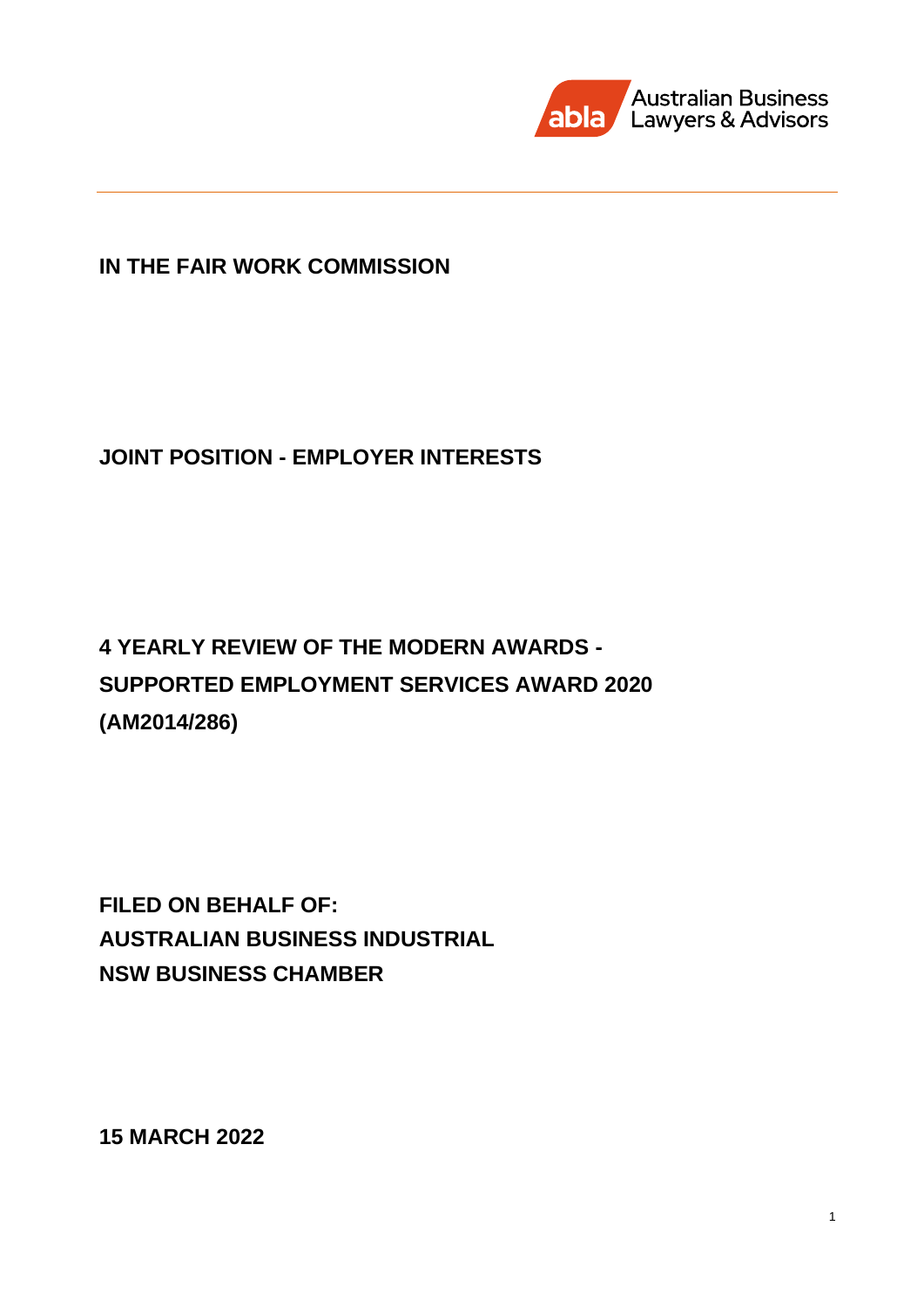### **1. INTRODUCTION**

1.1 In its Statement of 31 January 2022, the Fair Work Commission (the **Commission**) identified three issues at [9] that they said were likely to be of significance in light of the trial outcomes in the ARTD Pty Ltd Report (the **Report**):

> *"[9] We anticipate that the following issues are likely to be of significance in light of the trial outcomes in the Report:*

*(1) The clarity and workability of the drafting of the new wages structure set out in the attachment to the 30 March 2020 decision.* 

*(2) The provisional quantum of the minimum wage rates for the proposed new Grade A and Grade B classifications set out in paragraph [372] of the 3 December 2019 decision.* 

*(3) The operative date for the new wages structure." 1*

1.2 The Employers have consulted widely and in response to the Statement of 31 January 2022 set out the following position.

# **2. CLARITY AND WORKABILITY**

#### *A. Clarity*

- 2.1 There are three issues of *"clarity"* that the employers have identified, which may benefit from further discussion between the industrial parties.
- 2.2 The *first* is the likely need for greater education when moving from a system that predominantly *"assesses"* an individual employee to classifying an employee into an award classification structure. This obligation will fall on representative bodies, but it may also involve the Department of Social Services (**DSS**).
- 2.3 The *second* arises from this and the apparent confusion some employers may have had in understanding the *"gateway"* criteria to classifying an employee into classification Grade A or B. The Commission determined that the following *"gateway"* requirements for an employee being classified into either Grade A or B are as follows:
	- *(a) the supported employee must be eligible for the Disability Support Pension<sup>2</sup> ; and*
	- *(b) the employer (ADE) must have created a position for the supported employee consisting of duties and a level of supervision tailored or adjusted for the circumstances of the employee's disability; and*

<sup>1</sup> [2022] FWCFB 6 at [9].

<sup>2</sup> Disability Support Pension is paid to people whose physical, intellectual or psychiatric impairment prevents them from working, or who are permanently blind.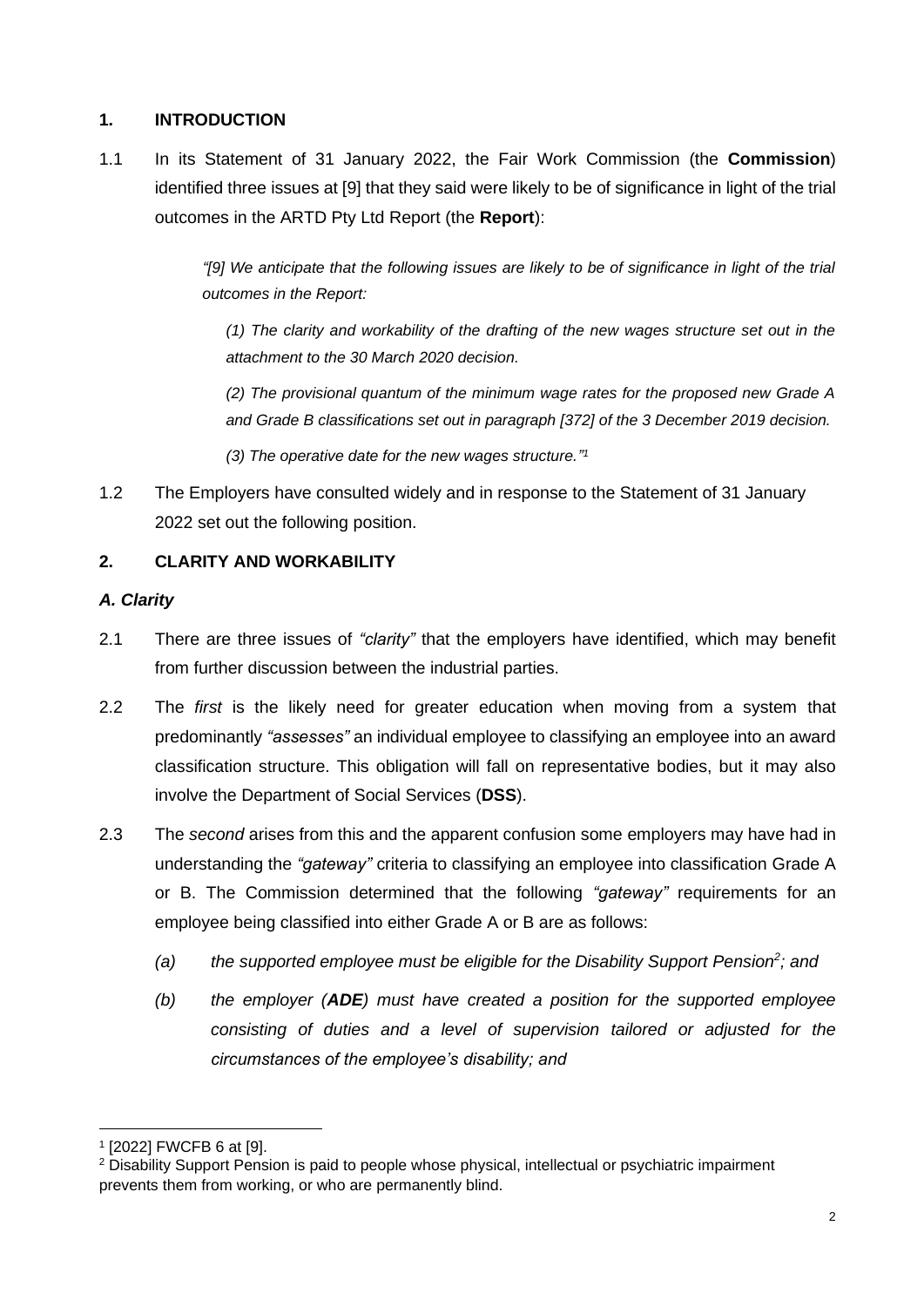- (c) *the position does not fall within Grades 1-7, that is, even where the position was created for the supported employee, the position does not require the employee to perform work at the level of any of the Grades from 1 through to 7.*<sup>3</sup>
- 2.4 If the employee, and the position they are engaged to perform, do not meet the above *"gateway"* criteria, then the employee will be classified within Grades 1-7 in the Award.<sup>4</sup>
- 2.5 The *third* may have emerged from the first and second in that some employers may have classified employees into Level 2 without effectively considering whether the employee (subject to training) could *be ready, willing and able* to do all things in that Level. This is illustrated by *"confusion"* referred to by the observations of Trial Coordinators cited in the Report, see example:
	- (a) A Trial Coordinator referred to uncertainty arising from evidence or knowledge of past performance: *"For the guy that only works for 50% of the time and the other 50% he does other things, we've sort of moulded that job to suit his requirements, so then it's kind of a B, but then his supervision level is not as high as what the B definition was saying. So, he ended up in Grade 2, because Grade 1's only for your first 3 months"*. *5*
	- (b) A Trial Coordinator observed: *"To be honest in the end we bumped them up to what their higher level would be. I can't remember now. We have guys that I have put at a 2, but when you look at it, they might still be a B".<sup>6</sup>*
	- (c) A Trial Coordinator raised issues as to the accuracy of the wage grading process, noting *"there are some days where I'm like, maybe I could push that they are a B grade. But then there are other days where I'm convinced that they're Grade 2".<sup>7</sup>*

# *B. Workability*

- 2.6 The trial does raise an issue in the workability of the DSS funding and undertaking FWC modified SWS assessments.
- 2.7 Doing this at volume in a timely way may prove unworkable and it therefore begs the question of whether the A/B classification structure could be leveraged off to produce an expanded classification structure that removes the necessity of applying any FWC modified SWS.

<sup>&</sup>lt;sup>3</sup> See ARTD Pty Ltd Report, Appendix 4 - Wage Grade Guidance Document.

<sup>4</sup> ARTD Pty Ltd Report, Appendix 4 - Wage Grade Guidance Document.

<sup>5</sup> ARTD Pty Ltd Report, page 86

<sup>6</sup> ARTD Pty Ltd Report, page 96.

<sup>7</sup> ARTD Pty Ltd Report, page 109.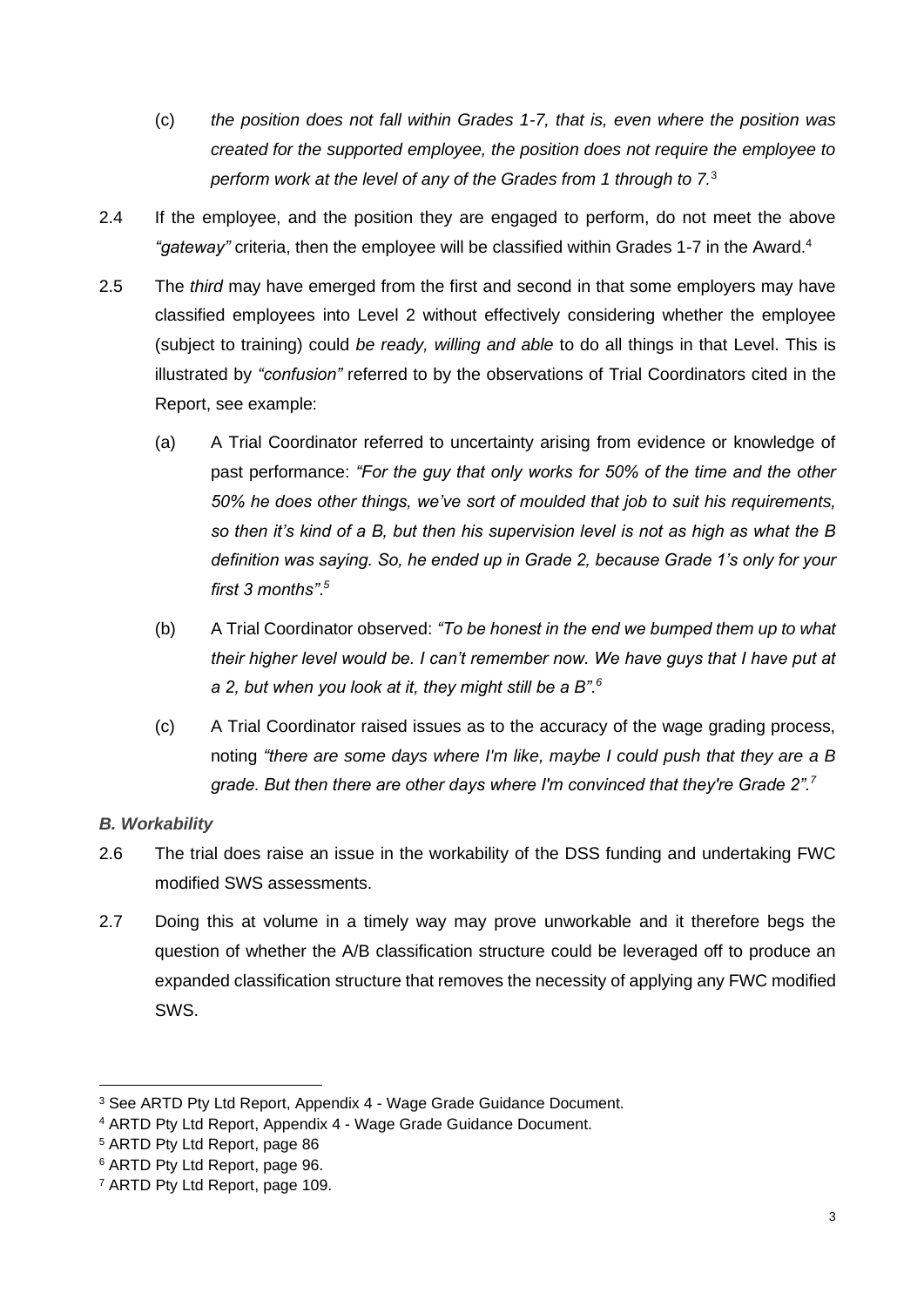2.8 This may improve workability and save DSS many tens of millions of dollars that can be better used to fund the actual wage increases the new classification structure introduces.

#### **3. PROVISIONAL QUANTUM**

- 3.1 Nothing in the Report suggests an error in the A and B quantum, respectively, with the application of the FWC modified SWS. However, as the final determination averaged 61%, $^8$ it provides room to explore the alternative which could see an evolution of the A/B classification structure as an alternative to using the FWC modified SWS at all.
- 3.2 Such a structure could be:

## **B.2 Grade A**

- 1. Employees at this grade will perform a simple task or tasks consisting of up to three sequential steps or sub-tasks, any of which may involve the use of jigs or equipment or tools with basic functionality, under direct supervision and constant monitoring and *who also require regular assistance to keep on task*. **\$4.00**
- 2. Employees at this grade will perform a simple task or tasks consisting of up to three sequential steps or sub-tasks, any of which may involve the use of jigs or equipment or tools with basic functionality, under direct supervision and constant monitoring **\$6.00**
- 3. Employees at this grade will perform a simple task or tasks consisting of up to three sequential steps or sub-tasks, any of which may involve the use of jigs or equipment or tools with basic functionality, under direct supervision and constant monitoring *and who has undertaken structured training to undertake a B.3 Grade B.1 task*. **\$8.00**

# **B.3 Grade B**

- 1. Employees at this grade will perform a simple task or tasks consisting of more than three sequential steps or sub-steps, each of which may involve the use of mechanical or electric equipment or tools, under direct supervision with regular monitoring. **\$9.00**
- 2. Employees at this grade will perform a simple task or tasks consisting of more than three sequential steps or sub-steps, each of which may involve the use of mechanical or electric equipment or tools, under direct supervision with regular monitoring *and who self-advocates their own and/or others task progress, issues or errors to a supervisor***. \$11.00**

<sup>&</sup>lt;sup>8</sup> ARTD Pty Ltd Report, page 9, being the average overall productivity outcome.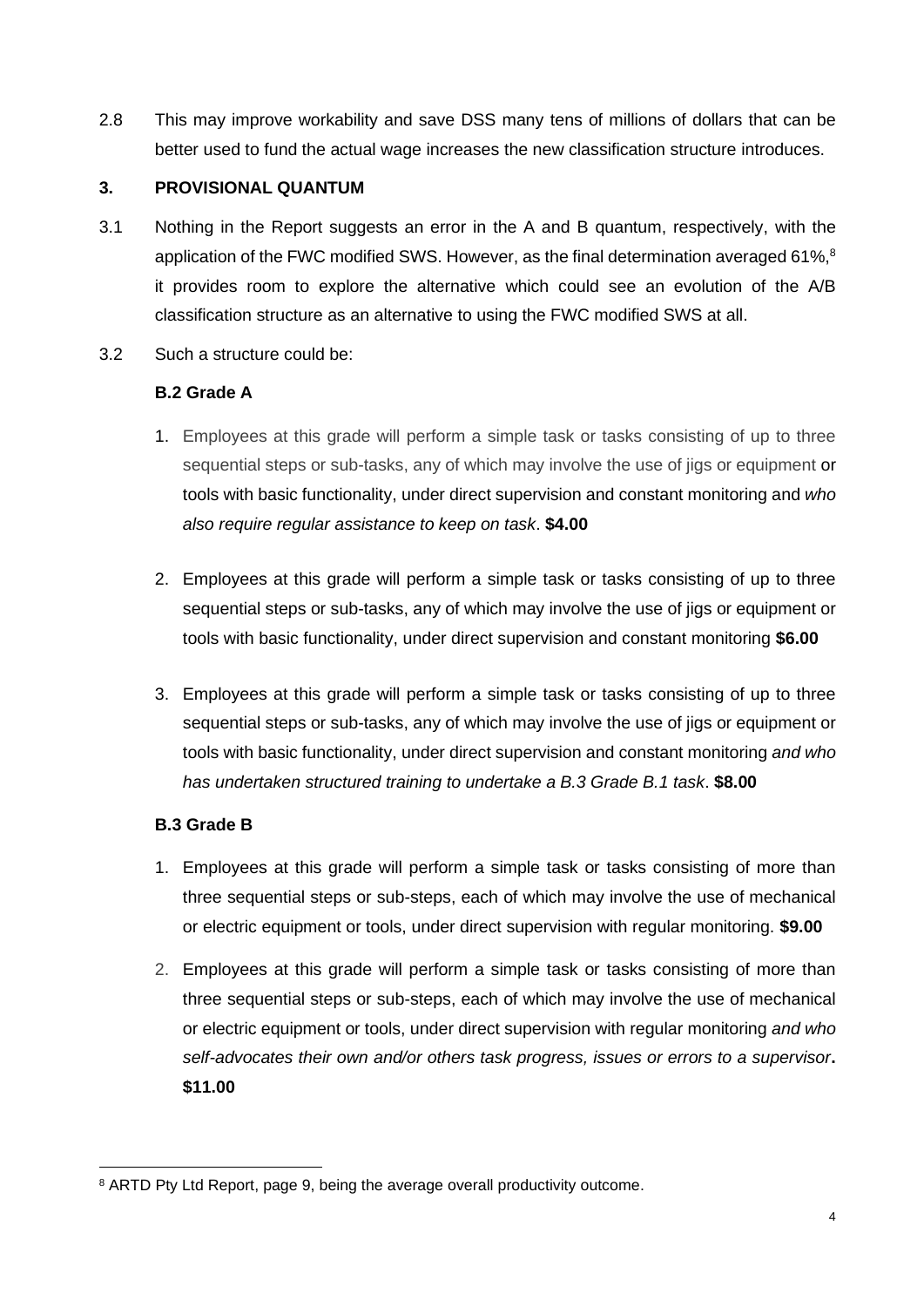- 3.3 What we are suggesting for discussion is a relatively simple evolution of Grade A and B. The rates that have been suggested are preliminary in nature but take into consideration the information set out in the Report that in the main most people were 61% productive. They are not designed to reduce the overall wages outcome of the trial. Rather, what they are designed to do is to provide greater simplicity, in terms of structure.
- 3.4 In addition to reviewing the need for DSS to fund the FWC modified SWS assessments, it would also mean that no employee is put through the challenging exercise of being timed and that both employee and employer would have complete clarity as to what is being paid and earned.

#### **4. OPERATIVE DATE**

- 4.1 On the current assessment, the wage outcome would be equal to or greater than the current wages for employees with a disability in the industry. <sup>9</sup> The Report recorded an average hourly wage outcome of \$9.77, which is an increase of 50.1%.<sup>10</sup> That increase does not effectively account for on-costs.
- 4.2 No industry could confront such a challenge without consideration of the following:
	- (a) A reasonable prospective operative dated commencing 1 July 2023 would commend itself, unless the DSS was required to individually assess all employees transitioning to the new classification structure. If this was to occur, it might reasonably take the DSS several years and thus necessitate a longer period before commencement of operation.
	- (b) Extensive phasing (ten years is sought) and in this regard it should be noted that in the *Equal Remuneration Case*<sup>11</sup> , where the Equal Remuneration Order (**ERO**) involved an increase of 19% to 41%, the ERO involved a phasing-in of eight years.<sup>12</sup> Such a period is not simply about affordability but also to provide time for the industry to make likely necessary structural change as some employers will simply fail under the weight of this cost change or need time to transition their business model to survive.
- 4.3 Obviously, this issue is materially impacted by how the DSS is going to fund and, in effect, underwrite all wage and related cost increases. It will be important for the DSS to explain its position in that respect.

<sup>9</sup> ARTD Pty Ltd Report, page 55.

<sup>10</sup> ARTD Pty Ltd Report, pages 9 and 161.

<sup>11</sup> [2012] FWAFB 5184 (22 June 2012); Equal Remuneration Order [PR525485].

<sup>12</sup> [2012] FWAFB 5184 at [2], citing *Equal Remuneration Case - February 2012 Decision* [2012] FWAFB 1000 at [66].